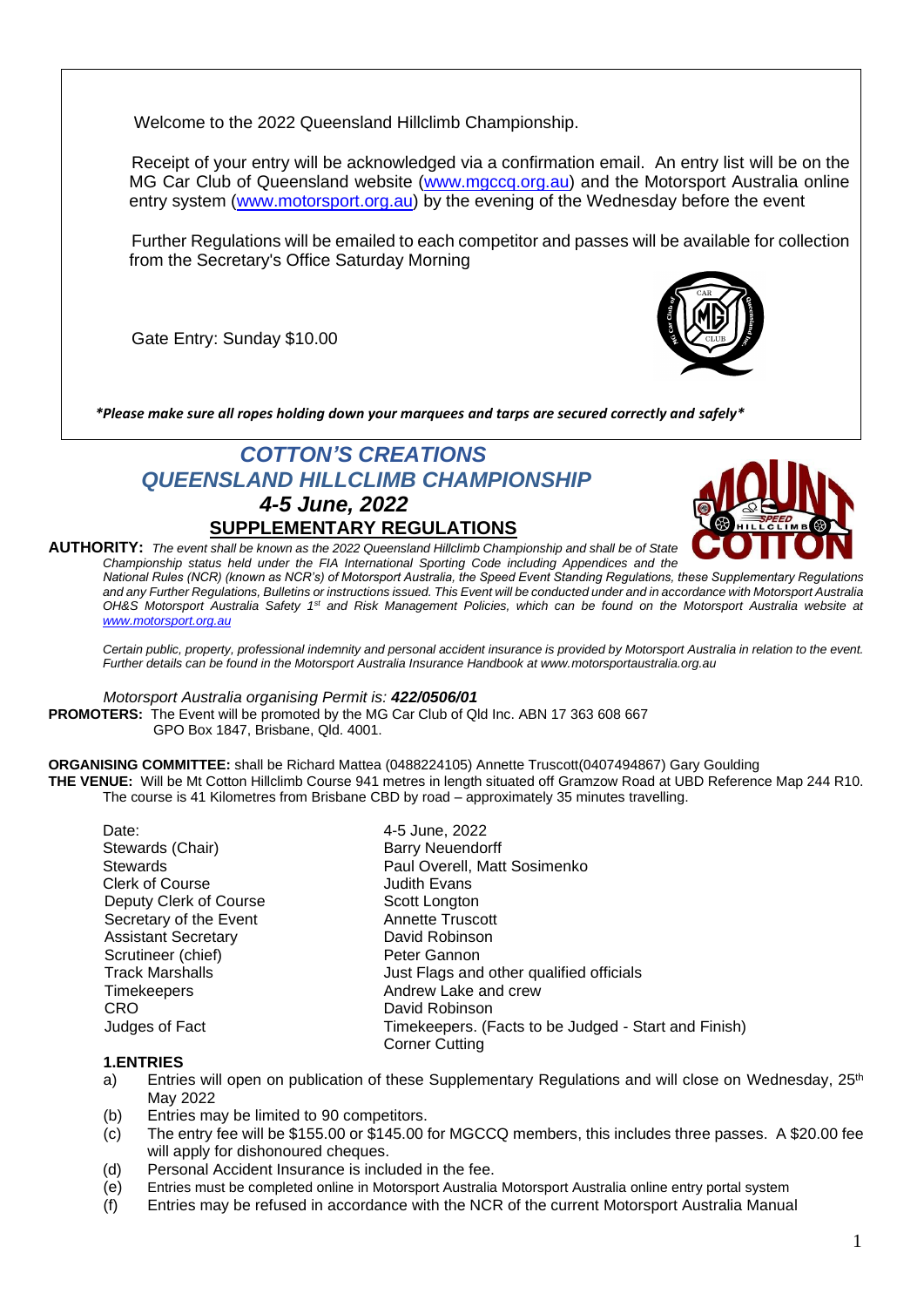**2. STARTING TIME:** Official timed runs will commence at 8.30 a.m. on Sunday 5<sup>th</sup> June, 2022

3. DRIVER'S BRIEFING: A compulsory drivers' briefing will be held 8.45am Saturday 4<sup>th</sup> June and 8.15 am Sunday 5<sup>th</sup> June adjacent to the Scrutiny Shed. Drivers are to sign the Drivers sign on sheet prior to the briefing. Any driver failing to attend the briefing or sign the sheet will be directed to the Stewards of the Event and may be subject to a fine.

- **4. ABANDONMENT OR POSTPONEMENT:** The Organisers reserve the right at their sole discretion to abandon, postpone or cancel the event subject to NCR of the current Motorsport Manuel.
- **5. PROTESTS:** Will only be accepted if lodged in accordance with of the NCR of the current Motorsport Australia Manuel

## **6. ENTRY PROCEDURE:**

(a) Competitors refer to the NCR of the current Motorsport Manuel regarding an entry containing a false statement.

(b) Entries must be in the hands of the Secretary of Event by the specified time and date

(c) **MULTIPLE ENTRIES** of vehicles will be permitted with different drivers for each entry with a **maximum of two (2) drivers per vehicle.** No vehicle shall be entered in more than one class.

(d) *Change of driver.* A change of driver will be permitted subject to the NCR in the current Motorsport Australia Manuel. Such change must be notified to the Clerk of Course before 8:00 a.m. on Sunday 5<sup>th</sup> June, 2022

- **7. PRACTICE:** Practice will be held from approximately 9:00am on Saturday 4<sup>th</sup> June,2022. Practice is not compulsory. Practice will cease at the discretion of the Clerk of Course but go no longer than 4.00pm.
- **8. COMPETITION:** (a) A competitor need not take more than one run. Where a relief driver has been nominated or a multiple entry has been accepted, it is the responsibility of the competitor to advise the timekeeper who is driving in any one run so that times may be credited to the correct driver. If this is not done, runs may be forfeited.

(b) Should it be necessary to terminate the event before the completion of the final run, then only those times recorded at the termination of a complete run shall be scored in the competition for QHC, FTD awards and other special awards regardless of how many runs a competitor has completed. However, should the Clerk of Course, in his/her discretion, decide that certain classes have completed an additional run or runs then the times recorded for said run or runs shall be scored for the purpose of making class awards. The completion of each run shall be announced on the Public Address System and may be posted on the front of the canteen. A driver need not take more than one (1) official Run. A driver who has not competed in the current run shall be deemed to have missed that run at the time that run has been announced as being completed.

(c) At the end of each run all cars must be returned immediately to the pits via the return road. Cars may not cross the start line before the commencement of their run or they may forfeit that run.

(d) All runs shall be made from a standing start. Competitors shall position their cars as directed by the starter and assistants. Only one burnout will be permitted before starting. The signal to start shall be given by the Starter.

(e) A timed run shall be deemed to have started as soon as the car causes the timing mechanism at the starting point to start. It will be deemed to have finished as soon as the car causes the timing mechanism at the finishing point to record the time taken.

(f) A re-run will be permitted only when the timing equipment fails to record the time taken or if the signal to start is given when the course is not clear or if the Clerk of Course deems the track unsafe during a run.

(g) If a car due to mechanical failure or for other reasons fails to reach the finish line, it shall be removed immediately from the course and will be deemed to have made an official run. Outside assistance received shall deem that competitor's run to have been a DNF.

# **9. ELIGIBILITY OF COMPETITORS:**

Drivers require a Speed Junior/Speed Motorsport Australia Licence or higher.

## **10. COMPETITION PROCEDURE:**

(a) Cars will be marshalled in the PIT area to proceed to the start. IT IS THE SOLE RESPONSIBILITY OF COMPETITORS TO BE PRESENT AND READY TO RUN WHEN REQUIRED. Any Competitor who does not comply with the foregoing may lose that run.

(b) Subject to alteration at the discretion of the Clerk of Course, cars will compete in Programme order.

(c) ONE BURN OUT ONLY (before the start line) will be allowed at each start.

## **11. DOCUMENT PROCEEDURE:**

All Drivers will have their Motorsport Australia licences checked through the Motorsport Australia electronic platforming any changes will be advised under further regulations

The following documentations must be presented at the Secretary's Office prior to scrutiny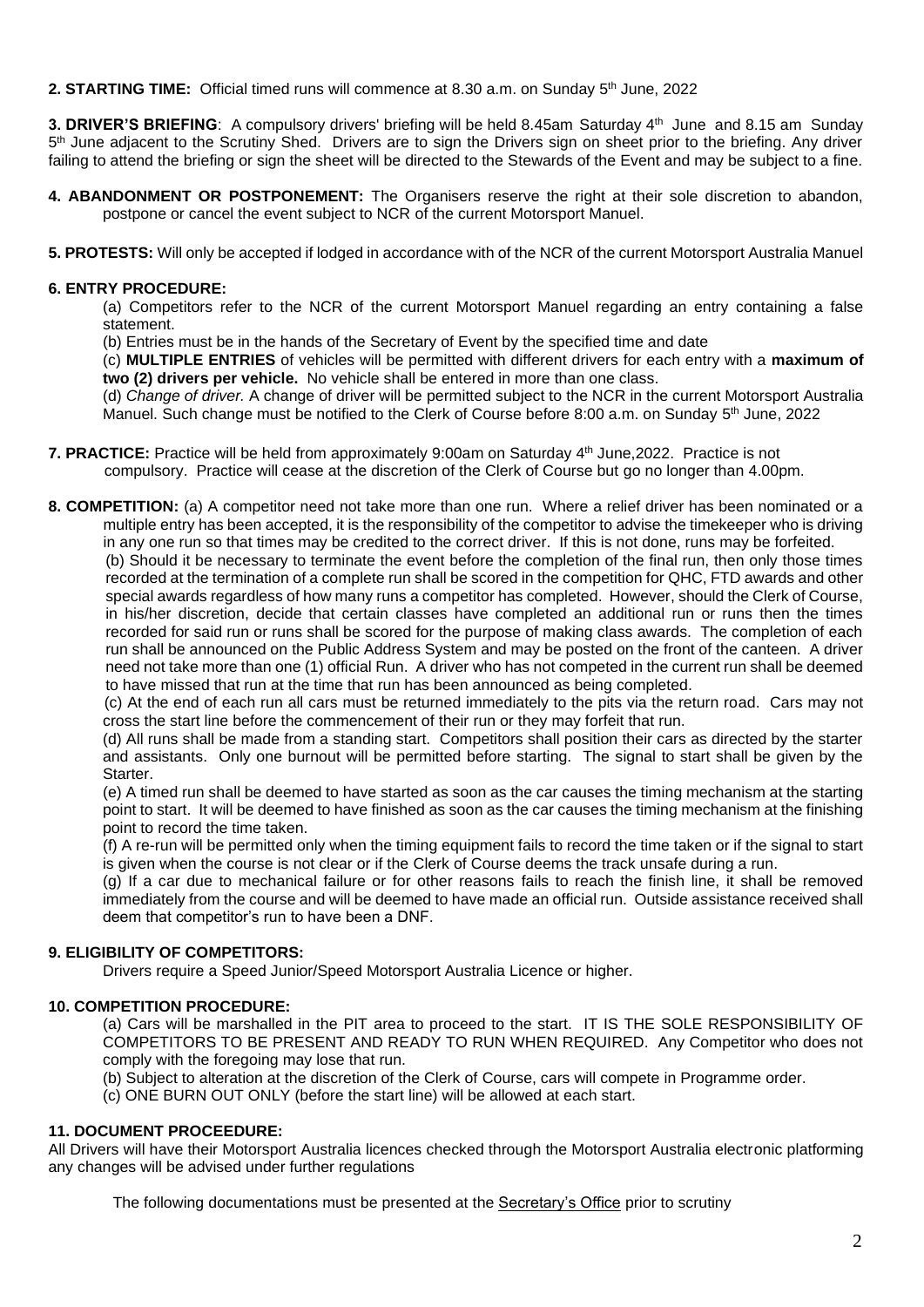- \* Current Motorsport Australia Affiliated Car Club Membership Card
- \* Motorsport Australia Vehicle Log Book must be presented for all vehicles other than Road Registered Vehicles with a 3rd party insurance extension – Refer Schedule L
- \* Motorsport Australia Certificate of Description (5th Category only) other than Group N & S
- \* 3 rd party extension Certificate (CTP)for Qld Road Registered Vehicles only
- \* Completed Statement of Vehicle of Compliance Form
- \* Completed Self Scrutiny Check List

#### **Vehicles having current registration in Queensland under the "Transport Operations (Road Use Management - Vehicle Registration) Regulation 1999" require a Compulsory Third Party Insurance (CPT1) extension valid for this event provided by the 3rd Party Insurer.**

**12. SCRUTINEERING:** There will be Scrutiny conducted at this event. Scrutiny will start at 7.00am, Saturday 4 th June. Sunday at 7:00 am

Numbers allocated in the Entry List must also be in the appropriate places on the vehicle as per the current Motorsport Australia Manual.

(a) Crash Helmets, goggles or visors (refer Schedule D), fire extinguishers' (refer Schedule H) and seat belts (Schedule I) must be Motorsport Australia approved types.

(b) Parc Ferme is the area covered by the scrutineering roofed area

(c) The Chief Scrutineer or his nominee shall be the Judge of Fact in all matters pertaining to the safety of a vehicle, equipment or clothing.

#### (d) *ALL VEHICLES except current Road Registered vehicles MUST HAVE A LOG BOOK FOR STATE LEVEL AND ABOVE COMPETITION*

**NOTE:** It is the responsibility of all competitors to read the 2022 Motorsport Australia Manual for the changes in General Requirements for Cars and Drivers for changes in all Schedules.

## **13. SAFETY EQUIPMENT:**

All vehicles require a fire extinguisher as per Schedule H of the current Motorsport Australia Manuel Whilst it is preferred that Motorsport Australia approved fire-resistant clothing be worn, this is not mandatory. The minimum standard of dress required for practice and competitive runs will consist of long trousers, long sleeved woollen shirt or jumper with shoes and socks in accordance with Schedule D of the current Motorsport Australia Manual.

## **14. VEHICLES:**

(a) Tyres are subject to the approval of the scrutineers (Speed Event Regulations of the current Motorsport Australia Manual).

(b) Laminated windscreens are not compulsory and all headlights must be adequately masked.

(c) All cars must comply with their respective Schedule A and B of the Motorsport Australia Technical Appendix

(d) All cars which are required to have an operable starter fitted must start the engine by the use of the starter and by no other means.

(e) All vehicles must be fitted with a fire extinguisher or fire extinguishing system in working order and of a type and capacity (at least 900g) as specified in Schedule H of the current Motorsport Australia Manual and be securely mounted in a metal bracket.

(f) Fifth Category cars do not require oil catch tanks, tail shaft straps, wired drain plugs, scatter shields or battery markers. All vehicles fitted with an opening front panel (e.g. Bonnet) must utilise two separate fastening systems, in accordance with Schedule B of the current Motorsport Manual.

(g) Fuel for Formula Libre is free, save for that which is specifically prohibited (See Schedule G of the current Motorsport Australia Manual) all other vehicles refer Schedule G of the current Motorsport Australia Manual. Fuel testing may be carried out. It is mandatory that vehicles using Alcohol fuels carry a symbol in the form of the letter "A" in white on a red circle of approximately 115mm diameter placed adjacent to the competition number on each side of the car and the filling cap of the fuel tank.

(h) Competitors permanent racing numbers will be used where possible. Competitors must use the number published on the official list of entries and be shown on both sides of the vehicle.

(i) The organisers reserve the right to reject any vehicle which is not presented in a clean and tidy condition.

(j) All competition numbers, discs etc. must be removed (not covered) before the car leaves the circuit and may not be affixed to the car prior to arrival. This does not apply to cars being carried on a trailer or towed.

(k) Advertisements may be displayed on cars subject to NCR.

(l) Safety cage structures: Refer to Schedule J of the current Motorsport Australia Manual.

(m) **ALL AUTOMOBILES MUST BE FITTED WITH AN EFFICIENT MUFFLER TO LIMIT NOISE TO 95 dB (A).** For any run in which the noise limit is exceeded, then no time will be recorded. (NLE – Noise Limit Exceeded) Judges of Fact for the noise measurements will be MGCCQ appointed Sound Monitor, Chief Scrutineer and Clerk of Course**.** 

**1 st Infringement** Should any vehicle exceed the 95 dB(A) limit, the competitor/driver will be advised. The recorded time will be disallowed – NLE. An opportunity will be given for modifications to be made to reduce the noise levels of the vehicle and your Motorsport Australia vehicle log book will be surrendered to the Chief Scrutineer. If you cannot reduce your noise level, then competition for you will cease at that point. If you make a bona fide attempt to reduce the noise being emitted by your vehicle and you believe it will comply with the noise limit, you may recommence competition after obtaining approval from the chief scrutineer and signing a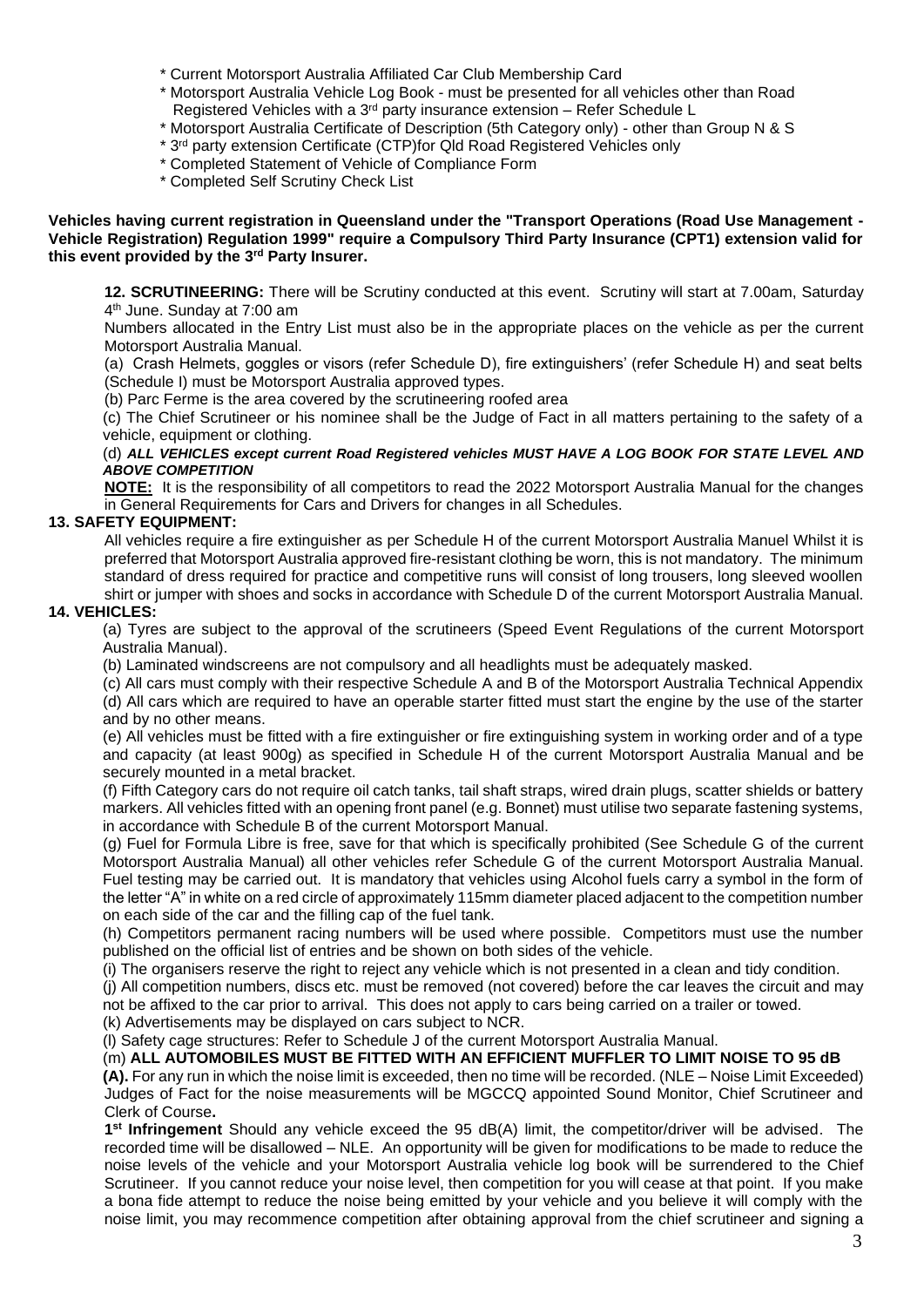declaration stating such. This must be done before you will be allowed another run. However, if your vehicle again records over the 95 dB(A) level, your recorded time will also be excluded and recorded as a NLE. 2<sup>nd</sup> Infringement. The competitor will be advised and vehicle disqualified from further competition on the day. A log book entry will be made regarding the noise limit exceeded and then returned to competitor. Recommencement of competition can only be made in exceptional circumstances after application on the day to Clerk of Course, Chief Scrutineer, Stewards and Judges of Fact that substantial modification has been made.

(n) Vehicles may be changed if Clerk of Course is notified before 8.00 am prior to competition on the day

#### . **15. ALCOHOL, DRUGS AND OTHER SUBSTANCES**:

The holder of a Motorsport Australia Licence (or a Licence issued by another ASN) may be tested for the presence of any drug or other banned substance and subject to a penalty for a breach of the Australian National Anti-Doping Policy and/or the Motorsport Australia Illicit Drugs in Sport (Safety Testing) Policy at [www.motorsport.org.au.](http://www.motorsport.org.au/)

Consumption of alcohol in the paddock, pits or any other Reserved Area is prohibited until all Competition is concluded each day. The holder of a Motorsport Australia Licence (or a Licence issued by another ASN) may be tested for the presence of alcohol by a Motorsport Australia Accredited Testing Official (CATO) in accordance with the Motorsport Australia Alcohol Policy at [www.motorsport.org.au.](http://www.motorsport.org.au/)

#### **16. GENERAL:**

(a) The timing shed shall be out of bounds to all except those in an official capacity. Should it be necessary for competitors to speak to an official, he/she should speak to the CRO David Robinson who will be available through the secretary's Office

(b) *All non-competing cars must be removed from the pits.* **All tender vehicles and trailers may be requested to be removed from the pit area and official vehicle area as soon as they are unloaded. Unloading must take place immediately on arrival. Failure to act as directed by an official may result in exclusion from the event even if the said vehicle belongs to the competitor, crew or friends.**

(c) *All competitors will be allocated a pit bay and will be advised in further regs with their passes.*

(d) It is a condition of entry that competitors agree to pay all cost incurred by the MG Car Club of Queensland Inc. for the use of fire fighting equipment.

(e) Unauthorised persons inc Competitors/ Pit Crews/ Spectators/family shall not be permitted within the track areas bounded by the safety fences or in the case of an accident at the scene of it unless directed by an official (f) Speed Limit in Pits 10klms/hr, fines will be applied if direction given by officials are not followed

- (g) Track boundary marker cones incur 5 second penalty each if dislodged.
- (h) False starts push back allowed as long as rear wheels fail to reach the start line. Only 1 push back per run permitted.

(i) Driving around the pits to warm up cars or registered cars leaving the circuit to warm up cars is prohibited (j) Results will be published on the Club website www.mgccq.org.au within the required 72 hours. Those without access requiring mailed results should advise the Event Secretary accordingly. (k) The Official notice board will be placed adjacent to the Scrutiny Shed

**17. CLASSES:** *The Organisers reserve the right to combine and to expand the categories and classes at their discretion and re-classify vehicles if required. All class/capacity records recognised for historical purposes even when combined.* 1. 1<sup>st</sup> Category Formula Libre  $\overline{ }$  Up to and Inc. 750cc

|     |                          |                                                                  | 751cc - 1300cc<br>1301cc - 2000cc<br>2001cc & over                         |
|-----|--------------------------|------------------------------------------------------------------|----------------------------------------------------------------------------|
| 2.  | 1 <sup>st</sup> Category | Formula Ford                                                     | One Category                                                               |
| 3.  | 1 <sup>st</sup> Category | Formula Vee                                                      | One Category                                                               |
| 4.  | 2 <sup>nd</sup> Category | 2B/2F Production Sports Cars                                     | Up to and Inc. 1600cc<br>1601 - 2000cc<br>2001cc and over                  |
| 5.  | 2 <sup>nd</sup> Category | Sports Cars (Open & Closed)                                      | Up to 2000cc<br>2000cc and over                                            |
| 6.  | 2 <sup>nd</sup> Category | Sports 1300/Supersports                                          | One Class                                                                  |
| 7.  | 3 <sup>rd</sup> Category | <b>Sports Sedans</b>                                             | Up to and Inc. 1600cc<br>1601 - 2000cc<br>2001cc and over                  |
| 8.  | 3 <sup>rd</sup> Category | <b>Improved Production</b>                                       | Up to and Inc. 1600cc<br>1601 - 2000cc<br>2001 - 3000cc<br>3001cc and over |
| 9.  | 3rd Category             | <b>AWD Forced Induction</b>                                      | One Class                                                                  |
| 10. | 3 <sup>rd</sup> Category | Road Registered Non Log Booked<br>Road Registered Non Log Booked | Up to and Inc. 2000cc<br>2001cc and over                                   |
| 11. | 3 <sup>rd</sup> Category | <b>Improved Production - Gemini Cars</b>                         | One Class                                                                  |
|     |                          |                                                                  |                                                                            |